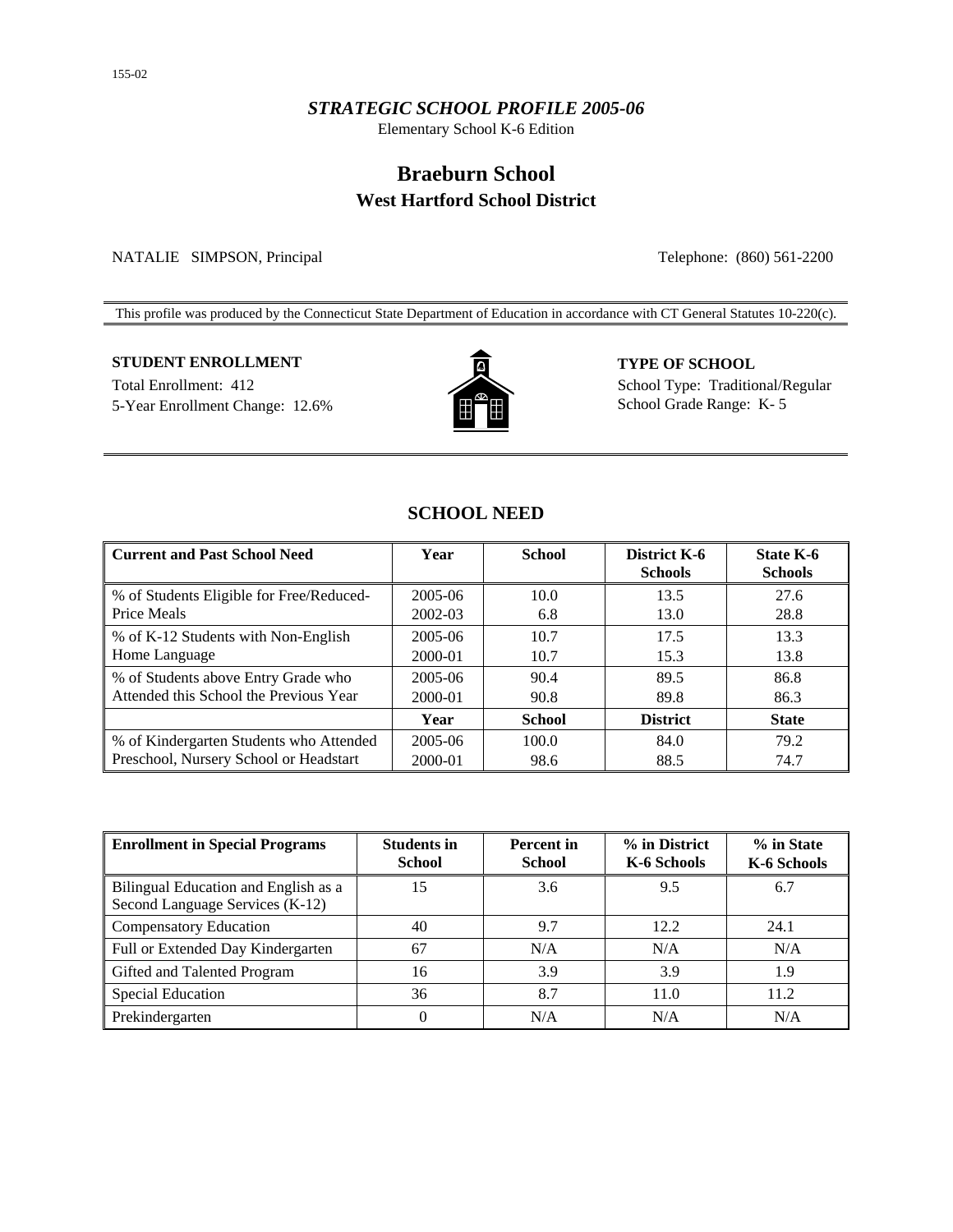| <b>Race/Ethnicity</b> | <b>Number</b> | Percent | 20.6%<br><b>Total Minority 2005-06</b> |
|-----------------------|---------------|---------|----------------------------------------|
| American Indian       |               | $0.0\,$ | 16.9%<br><b>Total Minority 2000-01</b> |
| Asian American        | 20            | 4.9     |                                        |
| <b>Black</b>          | 30            | 7.3     |                                        |
| Hispanic              | 35            | 8.5     |                                        |
| White                 | 327           | 79.4    |                                        |

| <b>Total Minority 2005-06</b> | 20.6% |
|-------------------------------|-------|
| <b>Total Minority 2000-01</b> | 16.9% |



#### **EFFORTS TO REDUCE RACIAL, ETHNIC, AND ECONOMIC ISOLATION**

Connecticut law requires that school districts provide educational opportunities for their students to interact with students and teachers from diverse racial, ethnic, and economic backgrounds. This may occur through programs with other schools, distance learning, or other experiences. Below is the description submitted by this school of how it provides such experiences.

Braeburn School has established a mission statement that recognizes and responds to each child's uniqueness and fosters compassion for others and an awareness of the world. Since 2001, Braeburn School has participated in the Capitol Region Education Council (CREC) Open Choice Program, accepting children from Hartford into every grade. As part of our commitment to this program, Braeburn staff members participate in orientation and professional development opportunities offered by CREC and develop outreach programs for the Open Choice students and their families. An orientation program is offered for families new to our school. Our parent organization collaborates with teachers and staff to recruit host families to work closely with families in the Open Choice Program, to increase their affiliation with Braeburn School and facilitate opportunities for their involvement in a variety of aspects of the school life.

Braeburn has had a long-standing sister school relationship with the American School for the Deaf (ASD). Through this reciprocal arrangement, we are able to place hearing impaired students in our classrooms as they prepare to transition back to their home school upon dismissal from the services at ASD.

Opportunities exist for all students to increase their understanding and appreciation of the diversity of individuals and cultures through specific curriculum-based units, research projects, community-sponsored cultural

performances, assemblies and enrichment opportunities. Our students study the cultures of Mexico, Africa, Japan, and the Caribbean during their first four years in school. Beginning in fourth grade, students study Spanish through our WLES program. Parent sponsored activities, such as our international potluck dinner, celebrate the diversity within our community. Character Education initiatives are emphasized in every classroom using programs such as Second Step, the Responsive Classroom model or Discipline with Love and Logic. Cross-grade initiatives such as reading buddies foster strong connections between and among our students.

As a staff we have increased our own understanding of racial, ethnic and economic diversity through ongoing, focused staff development opportunities and monthly collaborative work.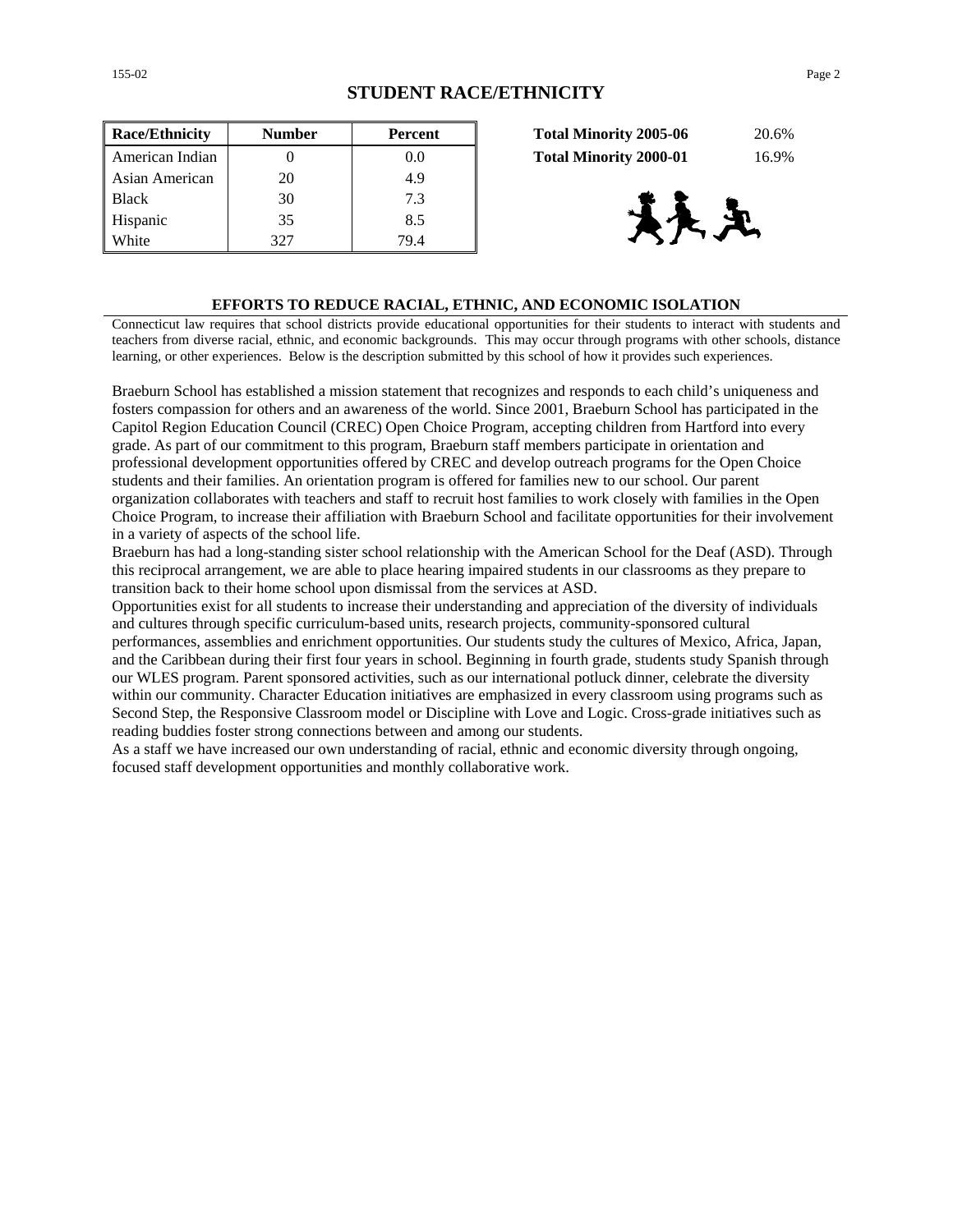# **SCHOOL RESOURCES**

| Time*                               | `chool | District | $-$       |
|-------------------------------------|--------|----------|-----------|
| <b>Instructional</b>                |        | - K-0    | State K-6 |
| Total Hours of Instruction Per Year | 991    | 991      | 988       |

\*State law requires at least 900 hours for grades 1 through 12 and full-day kindergarten, and 450 hours for half-day kindergarten.

| <b>TECHNOLOGY</b> | % of Classrooms, Libraries,<br>and Laboratories Wired for: | <b>School</b> | District K-6 | State K-6 |
|-------------------|------------------------------------------------------------|---------------|--------------|-----------|
|                   | Video                                                      | 100.0         | 100.0        | 63.0      |
|                   | Voice                                                      | 100.0         | 100.0        | 72.3      |
|                   | Internet Access                                            | 100.0         | 100.0        | 96.5      |
|                   | Multi-Room Network (LAN)                                   | 100.0         | 100.0        | 77.3      |

| <b>Computers</b>                                | <b>School</b> | Dist K-6 | <b>State K-6</b> | This school                   |
|-------------------------------------------------|---------------|----------|------------------|-------------------------------|
| # of Students Per Academic Computer             | 4.8           | 4.1      | 3.9              | does not have a               |
| % of Computers that are High or Moderate Power  | 88.4          | 95.0     | 80.8             | functional<br>satellite link. |
| % of Computers with Internet Access, All Speeds | 100.0         | 100.0    | 96.5             |                               |
| % of Computers with High Speed Internet Access  | 100.0         | 100.0    | 95.4             |                               |
| % of Internet Computers with Filtering Software | 100.0         | 100.0    | 97.6             |                               |

#### **LIBRARY MATERIALS**

Free on-line access to periodicals, newspapers, and other resources is available to all Connecticut schools through the Connecticut Digital Library.

| <b>Print and Non-Print Materials</b>                    | <b>School</b> | Dist K-6 | State K-6 |
|---------------------------------------------------------|---------------|----------|-----------|
| # of Print Volumes Per Student*                         | 31.4          | 32.4     | 27.2      |
| % of Print Volumes Purchased in<br>the Last Three Years | 2.0           | 11.5     | 13.6      |
| # of Print Periodical Subscriptions                     | 24            | 21.5     | 15.1      |
| # of Non-Print Materials                                | 28            | 247.7    | 408.8     |

\*Because a certain number of volumes are needed for a library of adequate breadth and depth, a small school may need a higher number of volumes per student.

# **STAFFING RESOURCES**



|                | <b>Average Class Size</b> | <b>School</b> | <b>District</b> | <b>State</b> | Administrators                   | 1.0  | 1.0               |
|----------------|---------------------------|---------------|-----------------|--------------|----------------------------------|------|-------------------|
| $\Gamma$ Gr. K | 2005-06                   | 22.3          | 20.2            | 18.3         | Department Chairs                | 0.0  | 0.0               |
|                | 2000-01                   | 18.5          | 19.3            | 18.1         | Library/Media Staff              | 1.0  | 1.0               |
| Gr. 2          | 2005-06                   | 18.3          | 19.5            | 19.7         | Counselors, Social Workers,      | 1.3  | 2.3               |
|                | 2000-01                   | 22.3          | 19.7            | 19.5         | and School Psychologists         |      |                   |
| Gr. 5          | 2005-06                   | 25.0          | 22.4            | 21.2         | <b>Other Professionals</b>       | 1.5  | $0.5^{\circ}$     |
|                | 2000-01                   | 19.3          | 20.8            | 21.7         | # of Non-Certified Instructional | 11.0 | 10.0 <sup>1</sup> |

| <b>G RESOURCES</b>   |               | <b>School Staff Count</b><br><b>Full-Time Equivalent</b> | 2005-06      | 2004-05 |                                  |      |      |
|----------------------|---------------|----------------------------------------------------------|--------------|---------|----------------------------------|------|------|
| # of Certified Staff |               |                                                          |              |         |                                  |      |      |
|                      |               |                                                          |              |         | <b>Teachers</b>                  | 29.7 | 30.7 |
| 'lass Size           | <b>School</b> | <b>District</b>                                          | <b>State</b> |         | Administrators                   | 1.0  | 1.0  |
| 2005-06              | 22.3          | 20.2                                                     | 18.3         |         | Department Chairs                | 0.0  | 0.0  |
| 2000-01              | 18.5          | 19.3                                                     | 18.1         |         | Library/Media Staff              | 1.0  | 1.0  |
| 2005-06              | 18.3          | 19.5                                                     | 19.7         |         | Counselors, Social Workers,      | 1.3  | 2.3  |
| 2000-01              | 22.3          | 19.7                                                     | 19.5         |         | and School Psychologists         |      |      |
| 2005-06              | 25.0          | 22.4                                                     | 21.2         |         | <b>Other Professionals</b>       | 1.5  | 0.5  |
| 2000-01              | 19.3          | 20.8                                                     | 21.7         |         | # of Non-Certified Instructional | 11.0 | 10.0 |

| <b>Professional Staff Race/Ethnicity</b>                 | 2005-06       | 2004-05             | 2000-01   |
|----------------------------------------------------------|---------------|---------------------|-----------|
| % Minority                                               | 0.0           | 0.0                 | 0.0       |
| <b>Professional Staff Experience and Training</b>        | <b>School</b> | <b>District K-6</b> | State K-6 |
| Average Number of Years Experience in Connecticut        | 11.8          | 10.9                | 12.8      |
| % with Master's Degree or Above                          | 63.2          | 70.1                | 80.5      |
| % Trained as Mentors, Assessors, or Cooperating Teachers | 47.4          | 34.4                | 30.4      |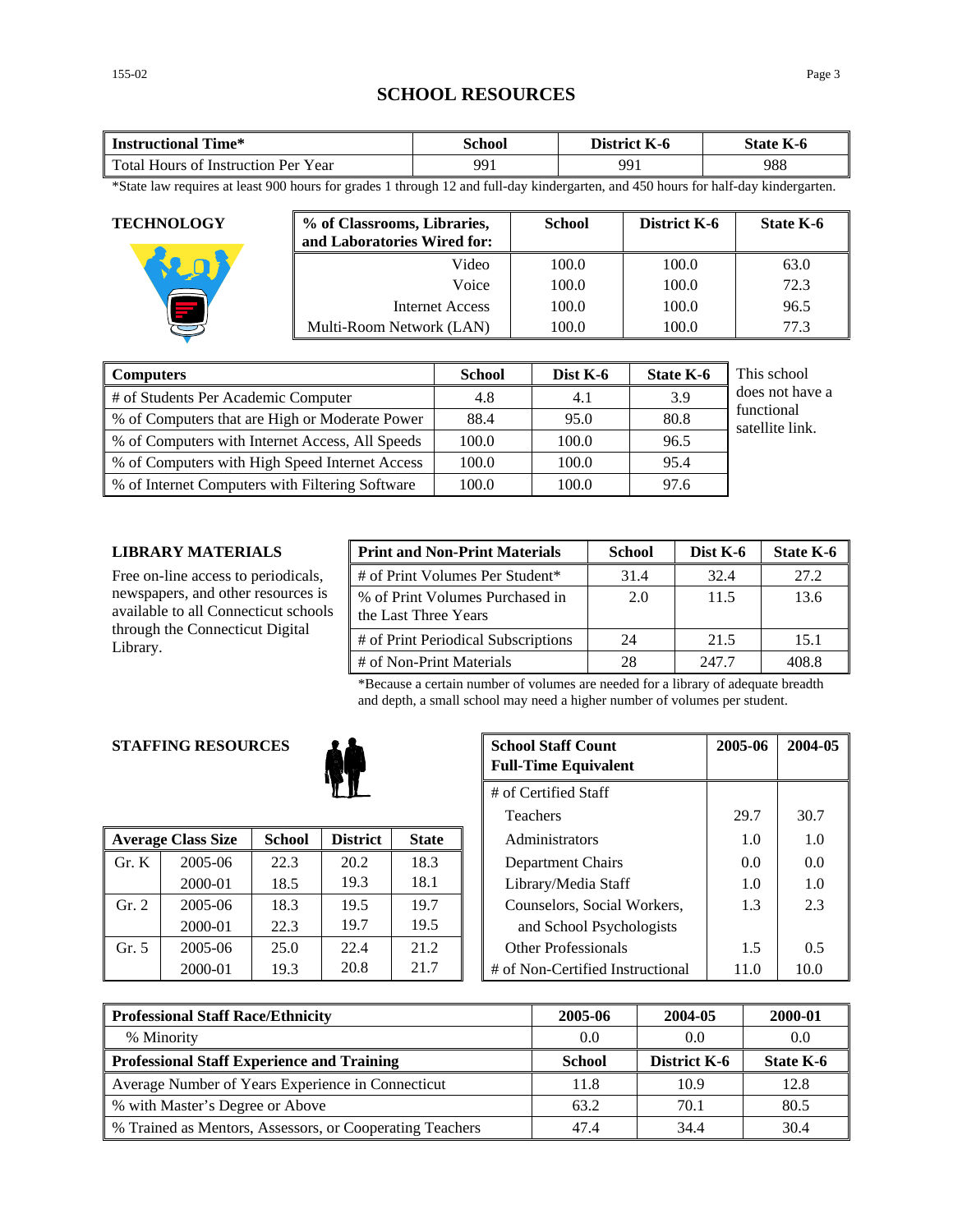| <b>Selected Subject Areas, Grade 5</b> |                | <b>Estimated Hours of Instruction Per Year</b> |              |                                       |  |  |  |  |
|----------------------------------------|----------------|------------------------------------------------|--------------|---------------------------------------|--|--|--|--|
|                                        | <b>School</b>  | <b>District</b>                                | <b>State</b> | <b>Technology</b><br><b>Supported</b> |  |  |  |  |
| Art                                    | 36             | 36                                             | 32           | N <sub>o</sub>                        |  |  |  |  |
| <b>Computer Education</b>              | 0              | 2                                              | 17           | N/A                                   |  |  |  |  |
| English Language Arts*                 | 413            | 420                                            | 425          | No.                                   |  |  |  |  |
| Family and Consumer Science            | $\overline{0}$ | $\theta$                                       |              | N/A                                   |  |  |  |  |
| Health                                 | 30             | 30                                             | 23           | N <sub>o</sub>                        |  |  |  |  |
| Library Media Skills*                  | 18             | 18                                             | 19           | <b>Yes</b>                            |  |  |  |  |
| <b>Mathematics</b>                     | 200            | 200                                            | 192          | N <sub>0</sub>                        |  |  |  |  |
| Music                                  | 36             | 36                                             | 34           | N <sub>0</sub>                        |  |  |  |  |
| <b>Physical Education</b>              | 54             | 54                                             | 41           | N <sub>o</sub>                        |  |  |  |  |
| Science*                               | 75             | 79                                             | 96           | N <sub>o</sub>                        |  |  |  |  |
| Social Studies*                        | 75             | 73                                             | 96           | N <sub>0</sub>                        |  |  |  |  |
| <b>Technology Education</b>            | $\theta$       | $\Omega$                                       | 1            | N/A                                   |  |  |  |  |
| <b>World Languages</b>                 | 36             | 41                                             | 11           | N <sub>0</sub>                        |  |  |  |  |

# **SCHOOL PROCESSES**

\*Interdisciplinary Approach

### **World Language**

Formal instruction (at least 1 hour per week) in a world language starts in grade 4 in this school. In Connecticut, 13.4% of K-6 schools have started world language instruction at this grade or earlier.

| Types of Remedial Instructional Services<br><b>Provided to Students Lacking Basic Skills</b> | Available in<br><b>Mathematics</b> | Available in<br><b>Language Arts</b> |
|----------------------------------------------------------------------------------------------|------------------------------------|--------------------------------------|
| Pull-Out Instruction                                                                         | No                                 | Yes                                  |
| In-Class Tutorial                                                                            | N <sub>0</sub>                     | Yes                                  |
| After School Program                                                                         | N <sub>0</sub>                     | No                                   |
| Summer School (2005)                                                                         | Yes                                | Yes                                  |
| Other                                                                                        | No                                 | No                                   |



### **Interactive Distance Learning**

This school does not utilize interactive distance learning. Interactive distance learning ranges from on-line courses with student-instructor interaction via the internet to live classroom interaction through two-way audio and video transmissions.

| <b>Student and Teacher Statistics</b>                                                    | <b>School</b> | District K-6 | State K-6 |
|------------------------------------------------------------------------------------------|---------------|--------------|-----------|
| % of Students Retained in Grade after 2004-05 School Year                                | 0.0           | 0.3          | 1.7       |
| Teacher Attendance, 2004-05: Average # of Days Absent Due<br>to Illness or Personal Time | 5.4           | 6.7          | 8.4       |
| % Certified Staff Assigned to Same School the Previous Year                              | 84.2          | 80.1         | 84.5      |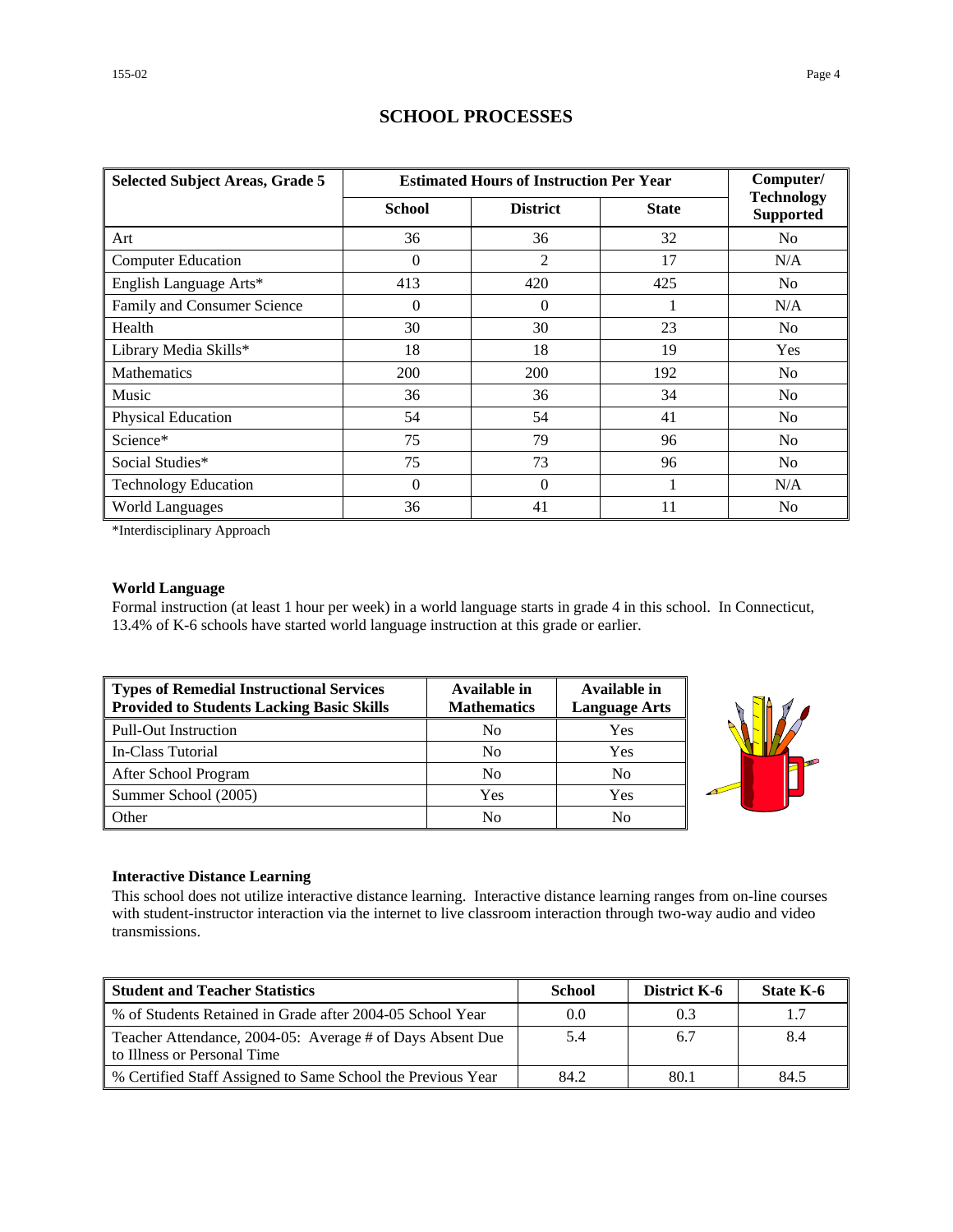## **STUDENT PERFORMANCE**

**Connecticut Mastery Test, Fourth Generation, % Meeting State Goal:** The state goal was established with the advice and assistance of a cross section of Connecticut educators. The Goal level is more demanding than the state Proficient level, but not as high as the Advanced level, reported in the No Child Left Behind Report Cards.

| <b>Connecticut Mastery Test</b> |                    | <b>School</b> | <b>District</b> | <b>State</b> | <b>Of All Schools in State</b> |           |  |
|---------------------------------|--------------------|---------------|-----------------|--------------|--------------------------------|-----------|--|
| % Meeting State Goal in:        |                    |               |                 |              | Lowest $%$                     | Highest % |  |
| Grade 3                         | Reading            | 68.9          | 60.5            | 54.4         | 2.0                            | 94.3      |  |
|                                 | Writing            | 78.7          | 68.4            | 61.0         | 2.4                            | 100.0     |  |
|                                 | <b>Mathematics</b> | 67.2          | 66.8            | 56.3         | 4.1                            | 100.0     |  |
| Grade 4                         | Reading            | 84.6          | 71.5            | 57.8         | 2.8                            | 96.4      |  |
|                                 | Writing            | 84.6          | 68.6            | 62.8         | 2.8                            | 96.1      |  |
|                                 | Mathematics        | 76.9          | 68.9            | 58.8         | 3.4                            | 96.4      |  |
| Grade 5                         | Reading            | 85.1          | 75.9            | 60.9         | 0.0                            | 97.1      |  |
|                                 | Writing            | 83.8          | 76.1            | 65.0         | 5.6                            | 98.3      |  |
|                                 | <b>Mathematics</b> | 82.4          | 73.2            | 60.7         | 0.0                            | 100.0     |  |
| Grade 6                         | Reading            | N/A           | N/A             | N/A          | N/A                            | N/A       |  |
|                                 | Writing            | N/A           | N/A             | N/A          | N/A                            | N/A       |  |
|                                 | <b>Mathematics</b> | N/A           | N/A             | N/A          | N/A                            | N/A       |  |



The figures above were calculated differently than those reported in the No Child Left Behind (NCLB) Report Cards. Unlike NCLB figures, these results reflect the performance of students with scoreable tests who were enrolled in the district at the time of testing, regardless of the length of time they were enrolled in the district.

| <b>Physical Fitness</b> |                       | <b>School</b> | <b>District</b> | <b>State</b> |
|-------------------------|-----------------------|---------------|-----------------|--------------|
|                         | % Passing All 4 Tests |               |                 |              |
|                         | Grade 4               | 32.8          | 37.3            | 33.6         |
|                         | Grade 6               | N/A           | N/A             | N/A          |

| ness<br>11 4 Tests | <b>School</b> | <b>District</b> | <b>State</b> | <b>Student Attendance</b> | <b>School</b> | <b>District</b><br>K-6 | <b>State</b><br>K-6 |
|--------------------|---------------|-----------------|--------------|---------------------------|---------------|------------------------|---------------------|
| Grade 4            | 32.8          | 37.3            | 33.6         | % on October 1, 2005      | 99.5          | 98.0                   | 96.5                |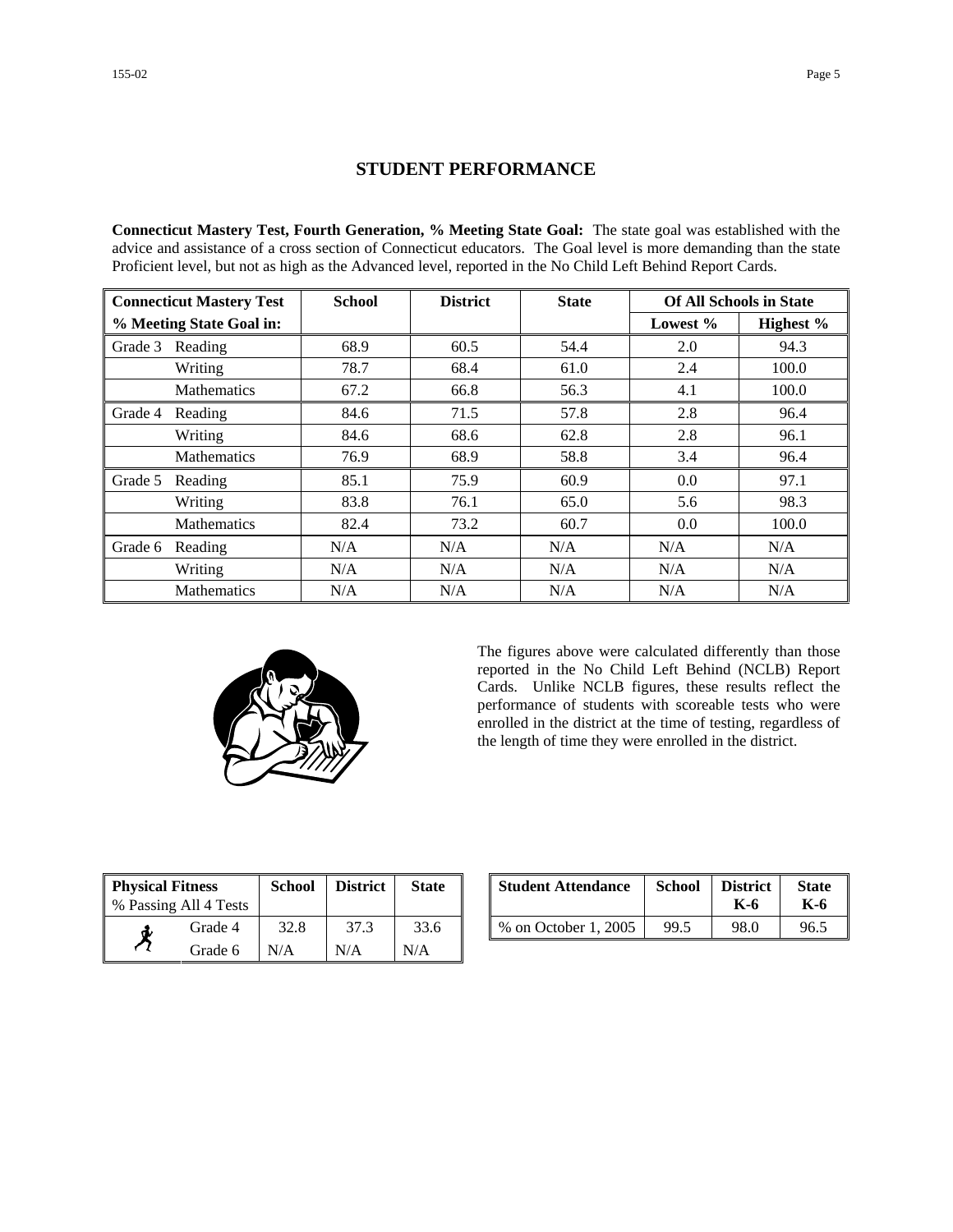#### **EVIDENCE OF SUSTAINED IMPROVEMENTS IN STUDENT ACCOMPLISHMENTS**

Below is a summary, submitted by this school, of the major trends in student performance and accomplishments that indicate sustained improvement over time. Also, areas of need are identified and plans to address these needs are presented.

#### *Student Performance*

Braeburn students continue to demonstrate high performance in all academic areas. Recent CMT results indicate that 79.3% of our students in grades 3,4 and 5 met or exceeded the state goal in reading, writing and math. The performance of our students on district assessments remains equally strong. We continue to use work samples, informal assessment and rubrics to identify strengths and weaknesses and measure student progress in each of these areas.

#### *Student Accomplishments*

Not only do our students demonstrate high academic performance, but they also excel in both the visual and performing arts. Nearly all fourth and fifth grade students elect to participate in band, orchestra and choir. Many are chosen to perform in the district's elite Inter-Elementary performing groups or have their art work included in our prestigious town wide exhibits. Three of our students were selected to perform in the National Childen's Choir. Our active Student Council is comprised of elected student representatives from third, fourth and fifth grade. These students demonstrate leadership, model citizenship, experience the principles of democracy, and make positive contributions to our school community, and the community at large, through funding raising initiatives and a variety of service learning projects.

#### *Plans for Improvement*

We continue to focus our school improvement efforts on the areas of academic achievement and character development. Our goals focused on writing and cultivating a climate of respect. Areas of focus included nonfiction writing, implementation of writing rubrics across the grade levels, and increased effectiveness teaching diverse and at-risk learners.

### **SUPPLEMENTAL SCHOOL INFORMATION**

The space below was optionally used by this school to describe aspects of the school not presented elsewhere in the profile. For instance, character education or programs designed to improve school climate may be described.

Braeburn School is unique and ever-growing as a neighborhood school. We are enriched by the diversity afforded us by our partnerships with the Hartford schools and the American School for the Deaf. In addition, we house the district's Learning Center program for students with severe social, emotional, or behavioral needs.

The parent community is actively involved in our school. Our parent/teacher organization, named the Parents and Teachers of Braeburn (PTB), work hard to provide family activities and enrichment programs for our community. The PTB also works closely with our Student Council to sponsor community projects and outreach programs. Before and after school activities are enthusiastically sponsored and supported by both parents and teachers. All are child-centered and well-attended.

Braeburn is committed to the values of respect and responsibility. Staff members utilize elements of the Responsive Classroom model to foster respect and build a sense of community within the classroom. Student Council members work closely with members of the PTB to reinforce Braeburn's Code of Conduct during each evening event. In general, the community is one in which members are passionate about their school. Every individual takes his or her work seriously and maintains high standards for both performance and behavior.

Strategic School Profiles may be viewed on the internet at www.state.ct.us/sde. A more detailed, searchable SSP database, data tables, and additional CT education facts are also available at this site. For the school/district website, see **www.whps.org/school/braeburn/index.htm**